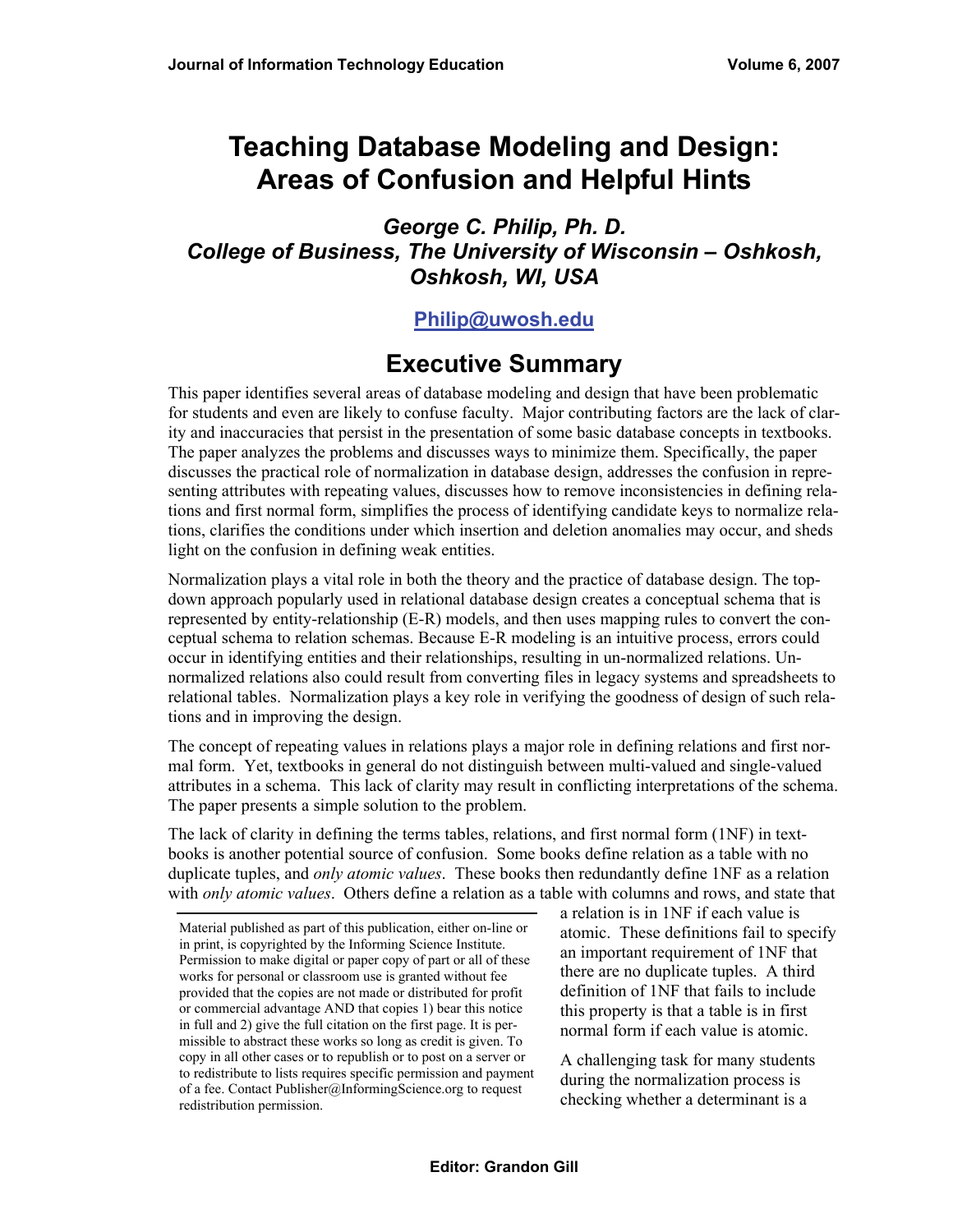candidate key. The standard method is to check whether every attribute of the relation is functionally dependent on the determinant. The paper presents a method that involves only the determinants, and therefore makes it easier to identify candidate keys. The paper also provides an alternate definition of Boyce-Codd Normal Form (BCNF), which is easier to apply.

Discussions in textbooks and other literature on the topic of normalization often give students the impression that data redundancy in un-normalized relations leads to all three types of anomalies – insertion, deletion, and update. The paper shows that though data redundancy generally results in insertion and deletion anomalies, that is not always the case. The conditions under which insertion/deletion anomalies don't occur are discussed.

Guidelines for mapping conceptual schema to relational tables often use the terms strong entity and weak entity to provide separate mapping rules for each. It is shown that the definition of weak entity as presented in many textbooks, however, is inaccurate. These books define weak entity using logical dependence rather than identifier dependence of entities.

The paper shows that several database design concepts and techniques commonly are presented inaccurately or ambiguously in textbooks and are problematic for students. However, as presented in the paper, simple solutions exist to minimize students' problems in these areas.

**Keywords:** Teaching database design, data modeling, multi-valued attributes, Boyce-Codd Normal Form, normalization, candidate key, weak entity, First Normal Form.

## **Introduction**

Database design has been an integral part of MIS curricula for decades. This field is wellestablished, with an abundant supply of research papers and textbooks, many of which have undergone several revisions. Yet, lack of clarity and inaccuracies in the presentation of some basic database modeling and design concepts persist in textbooks. This, in turn, creates confusion and difficulty for students, and even for faculty. This paper identifies such problems in several areas and provides helpful hints for faculty and students. Specifically, the paper discusses the practical role of normalization in database design, addresses the confusion in representing attributes with repeating values, discusses how to remove inconsistencies in defining relations and first normal form, simplifies the process of identifying candidate keys to normalize relations, clarifies the conditions under which insertion and deletion anomalies may occur, and sheds light on the confusion in defining weak entities. The discussions here are based on an examination of seventeen database textbooks (Connolly & Begg, 2005; Date, 2004; Elmasri & Navathe, 2007; Frost & Van Slyke, 2006; Gillenson, 2005; Hoffer, Prescott, & McFadden, 2007; Kifer, Bernstein, & Lewis, 2006; Kroenke, 2006; Mannino, 2007; Post, 2005; Pratt & Adamski, 2008; Riccardi, 2003; Rob & Coronel, 2006; Rob & Semaan, 2004; Ullman & Widom, 2008; Umanath & Scamell, 2007; Watson, 2005).

# **Practical Significance of Normalization**

Because several areas discussed here are related to normalization, we first examine the practical role of normalization and normal forms in designing databases. Database design may use a variety of inputs, including existing/proposed forms, reports, queries and transactions, data stored in spread sheets and legacy systems, and entities/attributes identified from knowledge of the business. Thus, for example, to develop a database for a new inventory control system to replace an existing spreadsheet-based system, the designer might use existing spreadsheets, reports, and additional data items represented by entities, such as vendors and product lines, that are identified from user requirements and knowledge of the business.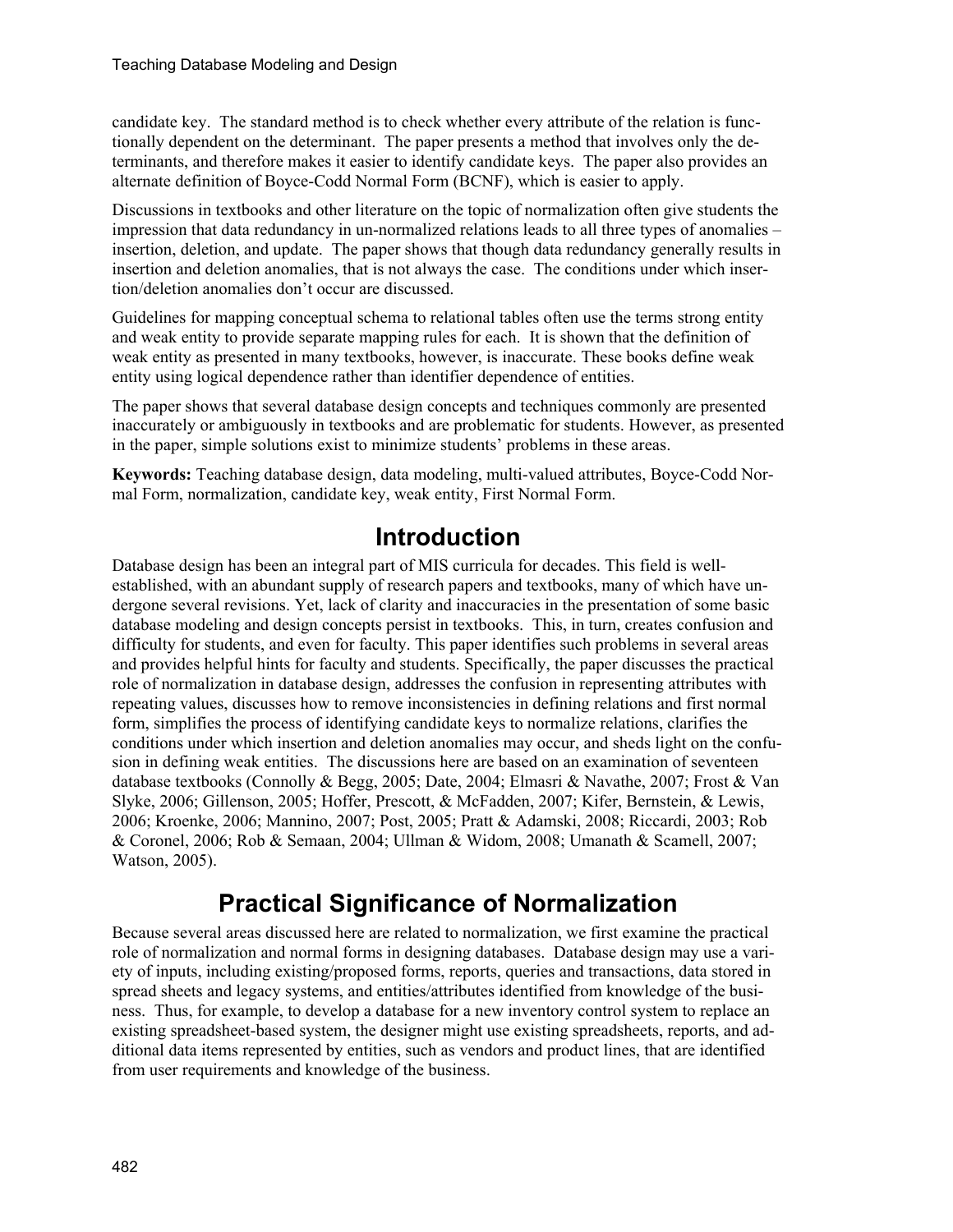### *The Top-down Approach*

In order to translate the data from various sources to a well-designed database, the top-down approach popularly used in relational database design uses three basic steps: 1) Create a conceptual schema that is represented by entity-relationship models, 2) Create a logical schema by mapping the conceptual schema to relation schemas using mapping rules, and 3) Apply normalization rules to test the goodness of the design and to improve the design, if necessary.

In general, if the attributes, entities, and their relationships are identified correctly, the proper application of mapping rules should result in normalized relations. However, because E-R modeling is an intuitive process, errors could occur in identifying entities and their relationships and in applying mapping rules, resulting in un-normalized relations. Consider a segment of an order form for a mail-order nursery, shown in Table 1.

| <b>Table 1: Segment of an Order Form</b> |                      |                 |                   |                   |  |  |
|------------------------------------------|----------------------|-----------------|-------------------|-------------------|--|--|
| Martha Jones                             |                      |                 | Cust#: 23476      |                   |  |  |
| 2253 Lake Breeze<br>Oshkosh, WI 54901    |                      | Date: 9/24/2007 |                   |                   |  |  |
| Item#                                    | <b>Description</b>   | Qty             | <b>Unit Price</b> | <b>Item Total</b> |  |  |
| 65729                                    | <b>Blue Scabiosa</b> | 3               | 2.00              | \$6.00            |  |  |
| 14159                                    | Mixed Hosta          | 2               | 333               | \$6.66            |  |  |
| 66711                                    | Missouri Primrose    | 3               | 2.00              | \$6.00            |  |  |
| For office use only: Order#:             |                      |                 | Cost of Items     | \$18.66           |  |  |

Experience with student assignments indicates that inexperienced designers are likely to make mistakes in identifying entities and their relationships. Two common mistakes are:

1) Correctly recognize Customer as an entity, but incorrectly group the rest of the information as a single Order entity with a one-to-many relationship between Customer and Order. Applying the mapping rules to this conceptual schema would result in an un-normalized Order schema with data redundancy: **Order** (Order#, Date, Cust#, Item#, Description, Qty, Unit Price).

2) Correctly identify all three entities - Customer, Order, and Item - but incorrectly identify the relationship between Order and Item as one-to-many, resulting in an un-normalized Item schema: **Item**(Item#, Order#, Description, and Unit Price).

The number of entities erroneously represented in un-normalized relations resulting from the topdown approach tends to be small since some breakdown of the set of attributes already took place during creation of the conceptual schema by identifying at least some of the entities. Unnormalized relations also could result from converting spreadsheets and files in legacy systems to relational tables.

## *Verifying and Achieving Goodness of Design*

A key role of normalization is to use a more scientific approach to verify the goodness of design of relation schemas that result from the top-down approach and from conversion of non-relational files. Thus, the goodness of design of the schema, **Order** (Order#, Date, Acct#, Item#, Description, Qty, Unit Price), which was mapped above from an incorrectly identified Order entity, may be tested by applying the definition of BCNF: a relation is in BCNF if, and only if, every candidate key is a determinant. Functional dependencies that represent the business rules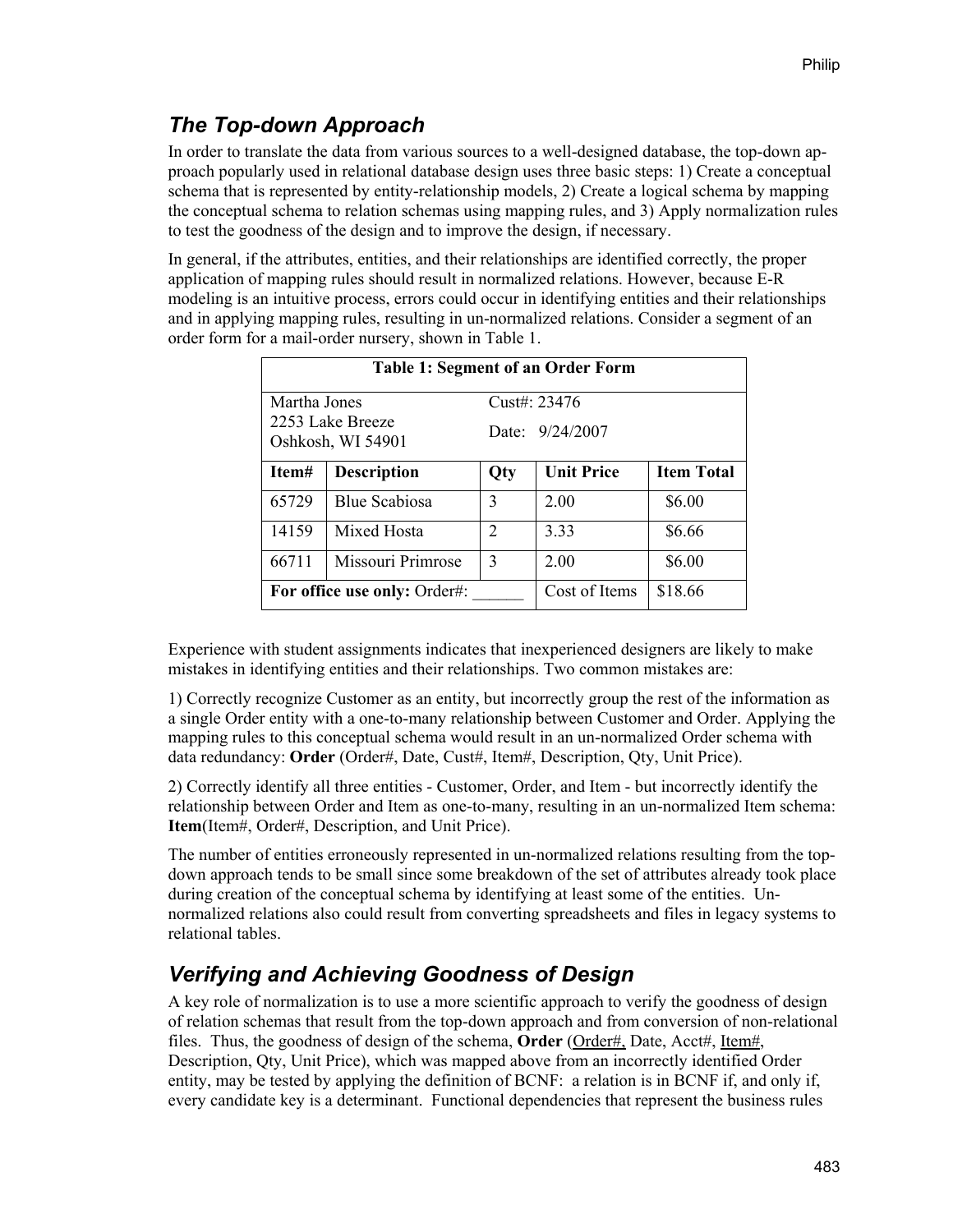related to the Order entity indicate that Item# is one of the determinants because it uniquely determines description and unit price. But it is not a candidate key by itself because it doesn't uniquely determine Order# or Qty, leading to the conclusion that the design of Order is not good.

In addition to testing the goodness of design, the functional dependencies (FDs) derived from business rules during the normalization process also help to break down un-normalized relations to normalized relations. For example, in the relation **Order** (Order#, Date, Cust#, Item#, Description, Qty, Unit Price), the functional dependencies Item# -> (Description, Unit Price) help to recognize **Item** (Item#, Description, Unit Price) as a separate relation. Similarly, the dependency (Order#, Item#) -> Qty indicates another relation that consists of the three attributes.

Normalization also can be used in a second approach to database design called the bottom-up approach, which starts with a single large relation schema, often called the *universal relation,* that consists of the set of all attributes. The set may consist of attributes from multiple sources, such as reports, forms, transactions, and data files. As a result, the universal relation schema tends to represent a larger number of entities than the number of entities in a schema resulting from the top-down approach. In this approach, normalized relations are constructed by identifying the relationship among individual attributes as the starting point. As noted by Elmasri and Navathe (2007, p. 336), "this method is not very popular in practice because it suffers from the problem of having to collect a large number of binary relationship among attributes as the starting point." It would be simpler to first break down such large relations to smaller relations by identifying the entities, and then to map the entities to relations using the top-down approach. The discussions here are aimed at relations resulting from such a top-down approach.

Formal algorithms have been developed to break down un-normalized relations to normalized relations. An algorithm to synthesize 3NF relations by combining individual functional dependencies of an un-normalized relation is provided by Bernstein (1976). A different decomposition algorithm to break down an un-normalized relation to BCNF relations is provided in several textbooks (Elmasri & Navathe, 2007, p. 388; Kifer et al., 2006, p. 219; Ullman and Widom, 2008, p.92). Application of these algorithms, however, requires that the designer provide an accurate list of all the functional dependencies in the relation. This could be a tedious task for large relations. Further, these algorithms may produce different results depending on the order in which the input is provided and, also, may result in more relations than are desirable (Umanath  $\&$  Scamell, 2007).

Because normalization beyond BCNF  $(4<sup>th</sup>, 5<sup>th</sup>,$  and Domain-Key normal forms) is of less practical significance, those higher normal forms are not included in this discussion. Since the requirements for a relation to be in BCNF includes the requirements for first, second, and third normal forms, normalizing a relation could be taught without teaching the first three normal forms. However, these three normal forms, which are presented in almost all textbooks that discuss BCNF, help to bring sharper focus on the specific types of undesirable FDs that contribute to data redundancy.

### *Dependency Preservation*

Third normal form (3NF), and hence 1NF and 2NF that are included in its common definitions, is of further importance because some un-normalized relations cannot be decomposed to BCNF relations that preserve all functional dependencies (Elmasri & Navathe, 2007, p. 395; Ullman & Widom, 2008, p. 94). However, any relation can be decomposed to 3NF relations that preserve all the functional dependencies (Biskup, Dayal, & Bernstein, 1979). Functional dependencies represent business rules that are constraints on the database. Therefore, if a functional dependency is not represented in any one of the decomposed relations, enforcing the corresponding business rule through other means becomes more difficult.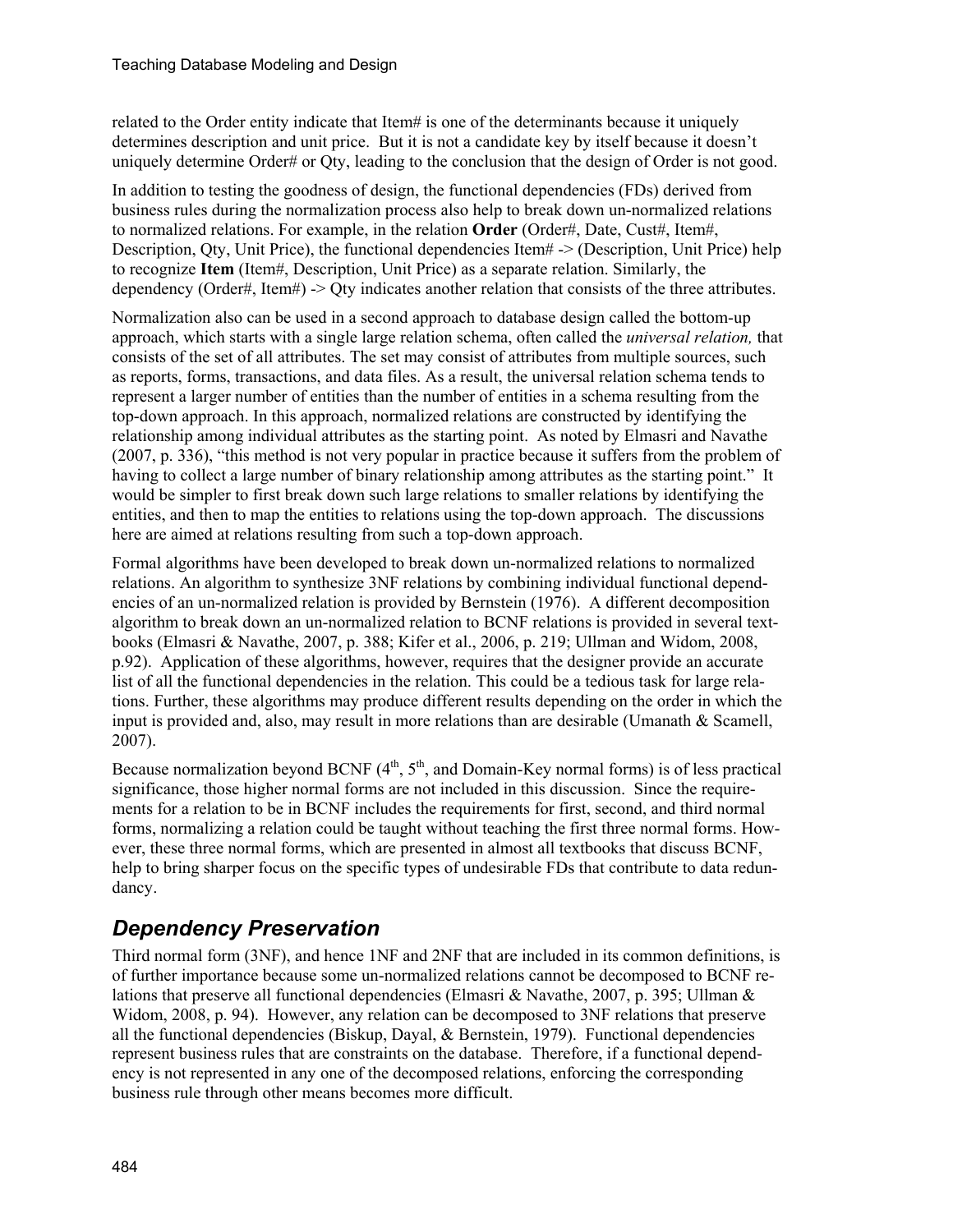The lack of dependency preservation in decomposition of certain relations to BCNF is illustrated by the following relation schema that represents information on student internships.

#### **INTERNSHIP (StudentId, Organization, SupervisorPhone, PerformanceRating)**

A student is allowed to have only one internship with the same organization, but may have multiple internships if they are at different organizations. SupervisorPhone uniquely identifies the student's internship supervisor who is an employee of the sponsor organization. The business rules are represented by the following FDs:

- fd1: (StudentId, Organization) -> SupervisorPhone
- fd2: (StudentId, Organization) -> PerformanceRating
- fd3: SupervisorPhone -> Organization

Relation INTERNSHIP is in 3NF because there are no functional dependencies between non-key attributes. However, Internship is not in BCNF because fd3 implies that SupervisorPhone is a determinant, but it is not a candidate key. The practical problem is that the relation allows the inconsistency of having two or more different organizations associated with the same phone number in different rows, thus violating fd3.

There are two possible decompositions of INTERNSHIP into BCNF relations:

**Option 1:** One option is to decompose INTERNSHIP to two relations, shown below:

ST\_SUP (StudentId, SupervisorPhone, PerformanceRating)

SUP ORG (SupervisorPhone, Organization)

This option preserves fd3, but it doesn't preserve fd1 and fd2. An effect of not preserving fd1: (StudentId, Organization) -> SupervisorPhone is that the set of two relations allows two different phone numbers for the same (StudentId, Organization) combination. Similarly, not preserving fd2: (StudentId, Organization) -> PerformanceRating allows two different PerformanceRatings for the same (StudentId, Organization) combination. Sample records in the two tables ST\_SUP and SUP\_ORG illustrate these problems.

| <b>ST SUP</b> | Student Id | <b>SupervisorPhone</b> | PerformacneRating |  |
|---------------|------------|------------------------|-------------------|--|
|               | 112344     | 424-3151               |                   |  |
|               | 112344     | 233-4121               |                   |  |

| <b>SUP ORG</b> | SupervisorPhone   Organization |          |  |
|----------------|--------------------------------|----------|--|
|                | 424-3151                       | Acme Inc |  |
|                | 233-4121                       | Acme Inc |  |

A natural join of the two tables would show the student-organization combination (112233, Acme Inc) associated with two different phone numbers 424-3151 and 424-4121, violating the fd1, and two different PerformanceRatings 4 and 5, violating fd2.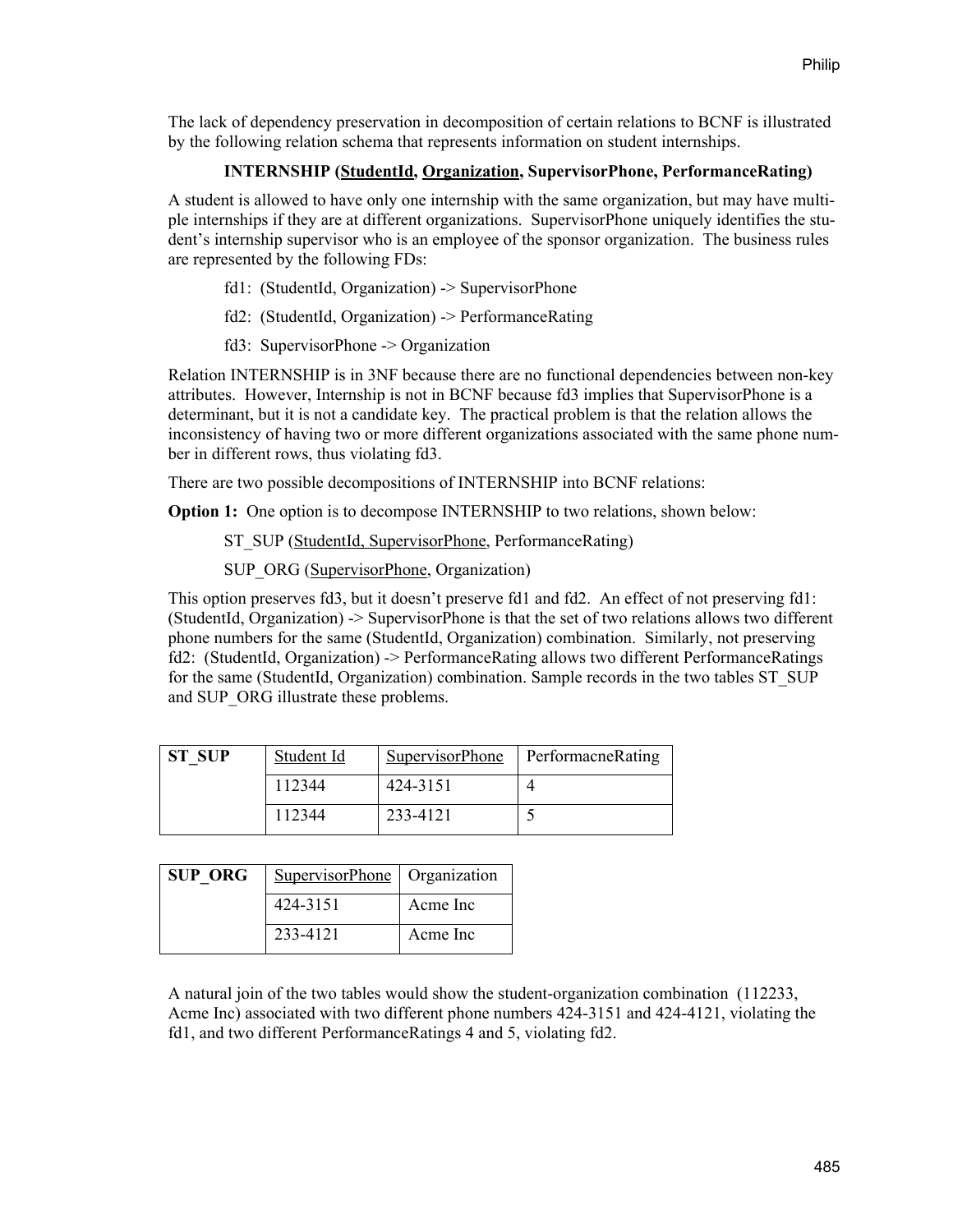| and SUP ORG |        |          |          | <b>Join of ST SUP</b> Student ID   Organization   SupervisorPhone   PerformanceRating |
|-------------|--------|----------|----------|---------------------------------------------------------------------------------------|
|             | 112344 | Acme Inc | 424-3151 |                                                                                       |
|             | 112344 | Acme Inc | 424-4121 |                                                                                       |

**Option 2:** A second way to decompose INTERNSHIP to BCNF relations is:

ST\_ORG (StudentId, Organization, PerformanceRating)

PHONE ORG (SupervisorPhone, Organization).

These relation schemas preserve fd2 and fd3; but do not preserve fd1: (StudentId, Organization)-> SupervisorPhone. Again, the effect of not preserving fd1 would be to allow two different SupervisorPhone numbers for the same student-organiztion combination, as explained above.

This option also suffers from a more serious problem of failing to produce a *lossless join* decomposition. That is, a natural join of any state of the two relations may fail to yield the original relation state. The join may result in additional spurious tuples. Since lossless join is considered to be an extremely important property (Umanath & Scamell, 2007, p. 366), option 1 is preferred. It should be noted that every un-normalized relation can be decomposed to 3NF relations or BCNF relations, which meet the lossless join condition (Biskup et al., 1979; Ullman & Widom, 2008).

In the case of un-normalized relations that cannot be decomposed to BCNF relations that preserve the functional dependencies, the designer needs to choose between the redundancy of the 3NF and the lack of dependency preservation in BCNF. Thus, in the current example, one needs to choose between two designs: 1) the 3NF relation INTERNSHIP that suffers from potential inconsistencies of having two or more organizations associated with the same phone number; 2) the BCF relations in ST\_SUP and SUP\_ORG, which suffer from problems in enforcing the functional dependencies fd1 and fd2. In such cases, understanding 3NF and lower normal forms that are included in its common definitions is important to the designer. The problem due to lack of dependency preservation may be minimized by using materialized views that store data separate from the base tables and refresh the data when the base tables change (Umanath & Scamell, 2007)

The problem with dependency preservation discussed above indicates the practical significance of applying the normalization theory along with the top-down approach to data modeling to produce well-designed relations, and to choose between designs that are not optimal. Next we address the lack of clarity in several areas related to data modeling and normalization.

## **Representing Repeating Values**

A core concept in the definition of 1NF is "repeating values" or "multi-valued" attributes. Typical definitions include: 1) a table is in first normal form if it doesn't have any multi-valued or composite attributes; and 2) a table is in first normal form if each value in a tuple is atomic. Tables with multi-valued attributes may result from converting legacy systems. such as COBOL files, and from incorrect mapping of entities with multi-valued attributes. Though the concept of multivalued attributes (or, repeating values) is simple, the lack of clarity in representing repeating values could be a source of confusion. Attributes with repeating values commonly are illustrated in textbooks by showing data (the relation state) along with relation schema. For example, the table EMPLOYEE with a multi-valued composite attribute, skills (skill id, skill level), would be represented as shown in Table 2. Skill id and Skill level represent the ID and level of an employee's skills, respectively.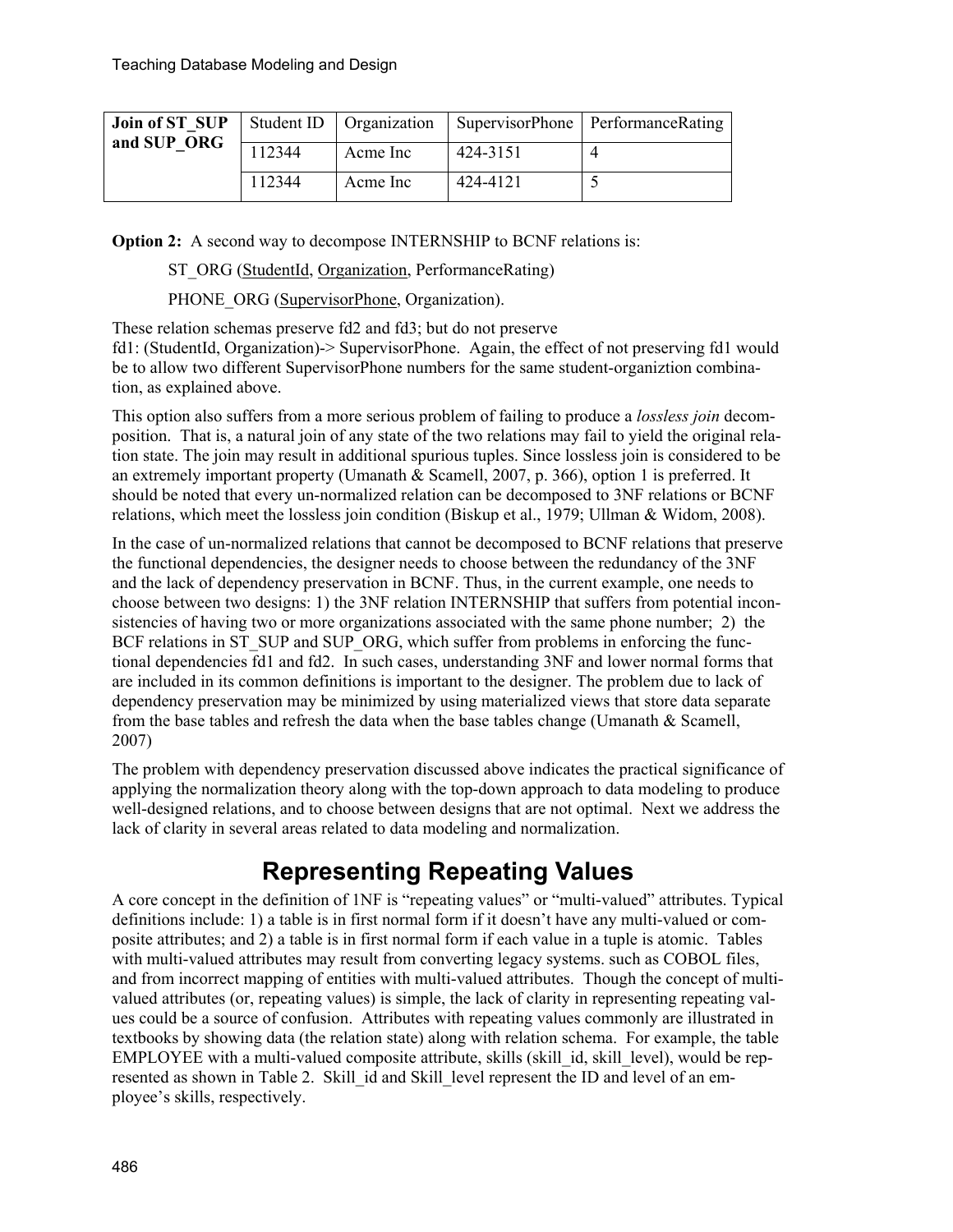| Table 2: EMPLOYEE with repeating values; not in 1NF |            |          |             |  |  |  |
|-----------------------------------------------------|------------|----------|-------------|--|--|--|
| Emp Id                                              | Emp Name   | Skill id | Skill level |  |  |  |
| 10110                                               | John Smith | 22       |             |  |  |  |
|                                                     |            | 25       | 3           |  |  |  |
| 10120                                               | Mark Adams | 15       |             |  |  |  |
|                                                     |            | 22       |             |  |  |  |

Although the use of data along with the schema identifies multi-valued attributes, very few textbooks present any method to identify a multi-valued attribute using schema alone. Consider the schema shown above without the data:

EMPLOYEE (Emp\_Id, Emp\_Name, Skill\_id, Skill\_level)

Given the above schema (with no data), and the business rule that an employee may have multiple skills, students have difficulty deciding whether EMPLOYEE is a table with repeating values (not in 1NF) as shown in Table 2, or whether it is a relation in 1NF but not in second normal form, as shown in Table 3. To make this decision with no additional information in the schema, one needs to know how the data is represented. If the data is represented as shown in Table 2, then Emp\_Id would be a key and Skill\_id and Skill\_level are repeating values. On the other hand, if the data is represented as shown in Table 3, then the combination of Emp\_Id and Skill\_Id would be the key and Skill id and Skill level are not multi-valued. In this case, EMPLOYEE is in 1NF, but not in 2NF.

| <b>Table 3: EMPLOYEE in 1NF</b> |            |          |             |  |  |  |
|---------------------------------|------------|----------|-------------|--|--|--|
| Emp Id                          | Emp Name   | Skill id | Skill level |  |  |  |
| 10110                           | John Smith | 22       |             |  |  |  |
| 10110                           | John Smith | 25       |             |  |  |  |
| 10120                           | Mark Adams | 15       | ∍           |  |  |  |
| 10120                           | Mark Adams | 22       |             |  |  |  |

As relations often are represented using schema without showing the data, it is important that the schema clearly distinguishes multi-valued attributes from single-valued attributes. The distinction between the schemas represented in Table 2 and Table 3 can be made clear without using data, by employing a notation like braces  $\{\}$  to represent multi-valued attributes (Elmasri & Navathe, 2007).

EMPLOYEE (Emp\_Id, Emp\_Name, {Skills(Skill\_id, Skill\_level)})

A simplified version would be:

EMPLOYEE (Emp\_Id, Emp\_Name,  ${Skill}$  id, Skill\_level $\})$ )

The use of braces indicates that a tuple may have multiple Skill id and Skill level. On the other hand, the representation of EMPLOYEE without braces,

EMPLOYEE (Emp\_Id, Emp\_Name, Skill\_id, Skill\_level),

indicates that each tuple has only one Skill id and Skill level.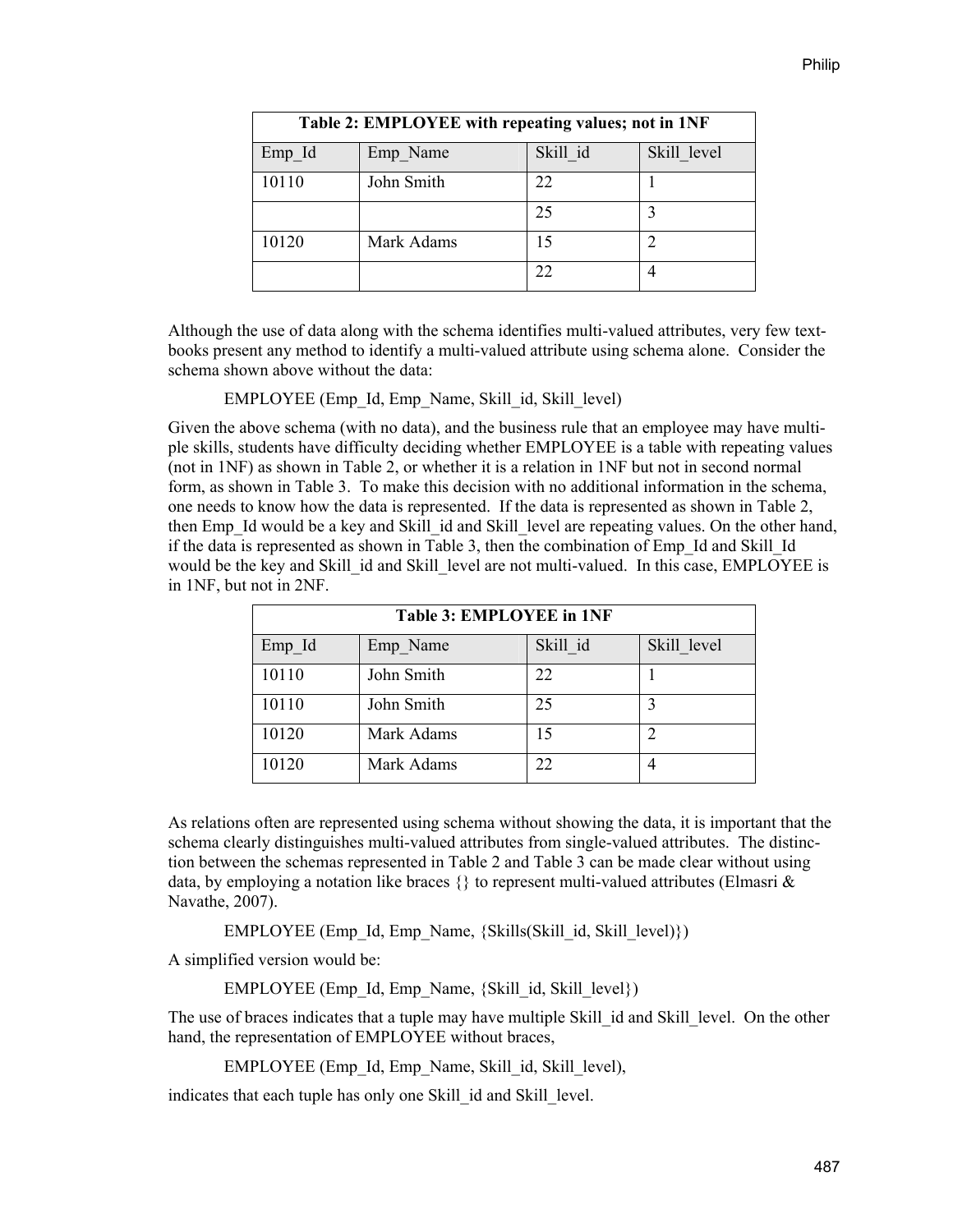Almost all textbooks do not provide any method to represent multi-valued attributes in the schema.

It should be noted that specifying the key(s) and the functional dependencies would help students distinguish between tables in 1NF and those not in 1NF. For example, given the business rule that an employee may have multiple skills, EMPLOYEE (Emp\_Id, Emp\_Name, Skill\_id, Skill\_level) is not in 1NF because Skill id and Skill level are multi-valued attributes. On the other hand, EMPLOYEE (Emp\_Id, Emp\_Name, Skill\_id, Skill\_level) is in 1NF because each tuple has only one value for Skill\_id and Skill\_level. However, if the intent is to let students determine FDs and keys based on business rules, it defeats the purpose to provide such information.

# **Tables, Relations, and First Normal Form**

The definitions of the terms tables, relations, and first normal form are of fundamental importance to teaching normalization. The lack of clarity in defining these terms in textbooks is a potential source of confusion for students of database design. One group of textbooks defines normal form using the term table, and another group defines normal form using the term relation, which is more consistent with mainstream database literature. Inaccuracies are prevalent in defining normal forms using both these terms.

Some textbooks that use the term relation define relation as a table with the following characteristics: 1) Each tuple (row) represents an instance of an entity or relationship, that is, there are no duplicate tuples; or, in other words, a relation has at least one key, 2) Each value in a tuple is atomic, that is, there are no multi-valued or composite attributes, 3) The order of tuples and attributes is not significant. This definition is consistent with the database literature. But, these books then define first normal form as follows: *a relation is in first normal form if each value in a tuple is atomic*. The above definitions of relation and first normal form are somewhat confusing. If the definition of a relation includes the characteristics of having atomic values, then any table that is a relation is already in first normal form. There is no need to impose the requirement of atomic values again on a relation for it to be in 1NF. As stated by Elmasri and Navathe (2007, p. 358), "First normal form (1NF) is now considered to be part of the definition of a relation in the basic (flat) relational model." Date (2004) points out that in mathematics, a relation need not be in 1NF, but in the relational model, a relation by definition is in 1NF. Student confusion could be reduced by making it clear that the term relation, as defined above, is in 1NF because a relation has only atomic values. Some books use the term "un-normalized relation" to refer to relations that have non-atomic values. Again, this is not consistent with the database literature.

Other textbooks define relation as a table with columns and rows. Then, the first normal form is defined the same way as stated above: a relation is in first normal form if each value in a tuple is atomic. Without a more formal definition of table, the combination of the above two definitions fails to specify an important property of a relation in first normal form: that there are no duplicate tuples, that is, it has at least one key. These definitions would classify the table shown in Table 4 as a relation in 1NF, though it doesn't qualify as a relation because it has duplicate tuples that represent two different students with the same name, John B. Adams.

| <b>Table 4: A Table not in First Normal Form</b> |                     |       |  |  |  |
|--------------------------------------------------|---------------------|-------|--|--|--|
| Course#                                          | <b>Student Name</b> | Grade |  |  |  |
| <b>Bus 311</b>                                   | John B. Adams       | В     |  |  |  |
| <b>Bus 311</b>                                   | Sarah Mueller       |       |  |  |  |
| <b>Bus 311</b>                                   | John B. Adams       | в     |  |  |  |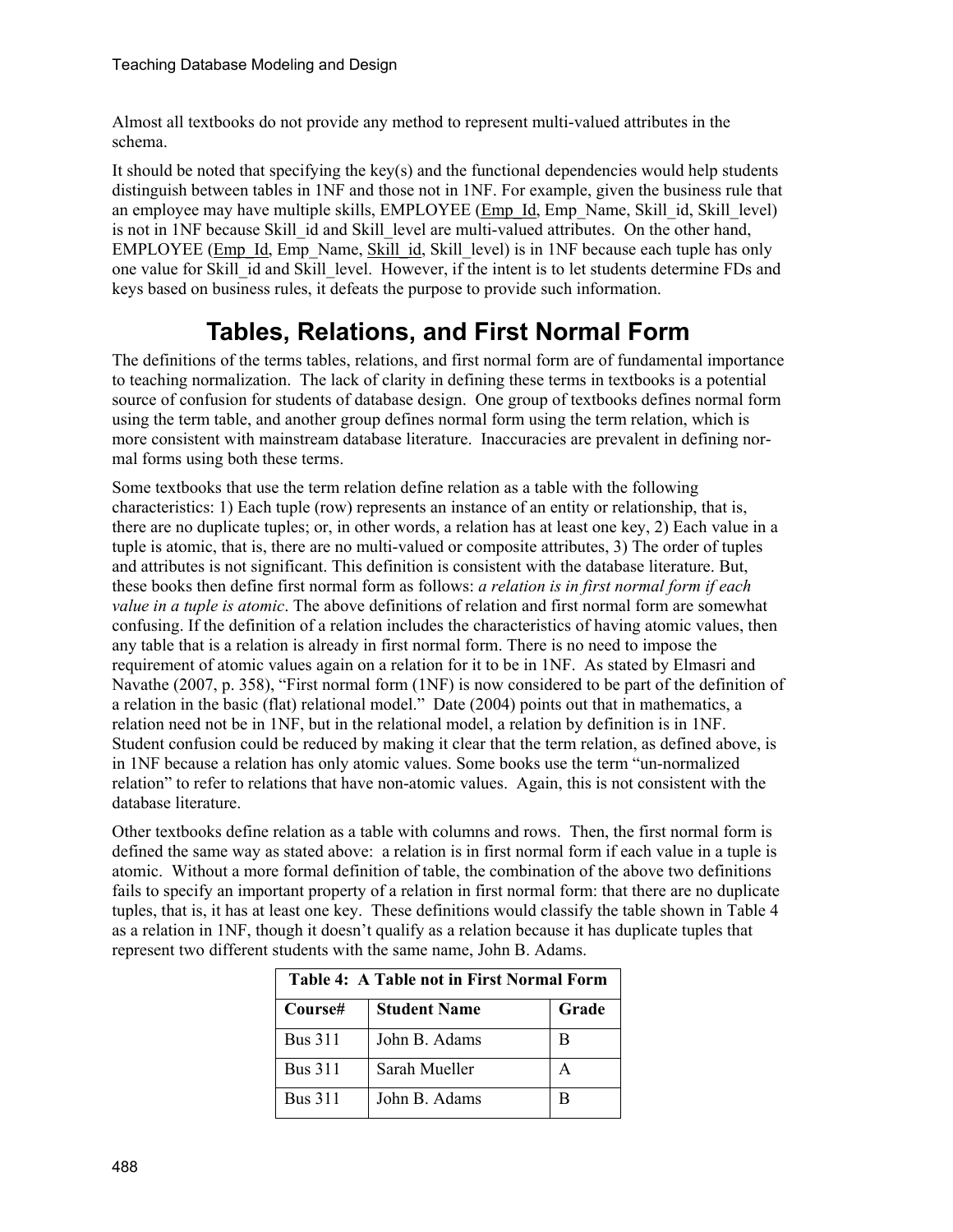A couple of books attempt to specify this requirement by stating that for a relation to be in 1NF, each attribute must be dependent on the primary key. This statement is confusing because a primary key is not a primary key if each attribute is not dependent on it. A better way of stating this is that the relation must have at least one key.

A third group of textbooks uses the term table to define normal forms inaccurately. A typical definition is: a table is in first normal form if each value is atomic. Again, this definition fails to specify the property that a relation in 1NF has no duplicate tuples. Applying this definition would lead to the wrong conclusion that Table 4 is in 1NF.

To eliminate the confusion and make the definitions consistent with the literature, a relation should be defined as a table with the three major properties specified earlier: each value is atomic, there are no duplicate tuples, and the order of tuples and attributes is not significant. In addition, it should be stated that a relation, by virtue of its property that it has only atomic values, is in first normal form.

## **Normalizing Relations**

This section identifies the problem students encounter in normalizing relations when they use the approach commonly presented in textbooks to identify candidate keys. A simplified approach to identify candidate keys is presented.

### *BCNF: Conventional Method*

A relation is in *BCNF,* if and only if, every determinant is a candidate key. A *determinant* is any set of attributes on which another set of attributes is fully functionally dependent. A set of attributes Y is *fully functionally dependent* on another set of attributes X if it is functionally dependent on X and not functionally dependent on any subset of X. A set of attributes Y is *functionally dependent* on another set of attributes X, that is, X  $\rightarrow$  Y, if for every valid instance of X, the values of X uniquely determine the values of Y.

A set of attributes X is a candidate key if all other attributes of the relation are fully functionally dependent on X. That is, X uniquely determines all other attributes.

A common method used in textbooks to check whether a relation is in BCNF is to identify the determinants and verify that every determinant is a candidate key. An area that is particularly difficult for students is identifying the candidate keys, because the standard definition of candidate key, presented earlier, involves checking whether all other attributes of the relation are dependent on it.

Consider the un-normalized relation, ORDER, similar to the one discussed earlier under the topdown approach:

#### **ORDER (OrderNo, OrderDate, CustNo, PmtMethod, ItemNo, ItemName, UnitPrice, OrderQty)**

UnitPrice represents the standard price per unit, which is assumed to be the same for a product in all orders. ItemName is not unique. PmtMethod represents the single method of payment for an order.

When students are provided with the business rules and asked to normalize relations like ORDER and explain their rationale, their answers and comments indicate that it is relatively easier for them to identify the determinants than to identify the candidate keys. Identifying a determinant is simpler because, to be a determinant, only one attribute needs to be dependent on it. For example, OrderNo is identified as a determinant typically by noting that there is only one OderDate associated with an OrderNo, that is, OrderDate is dependent on OrderNo. Similarly, the single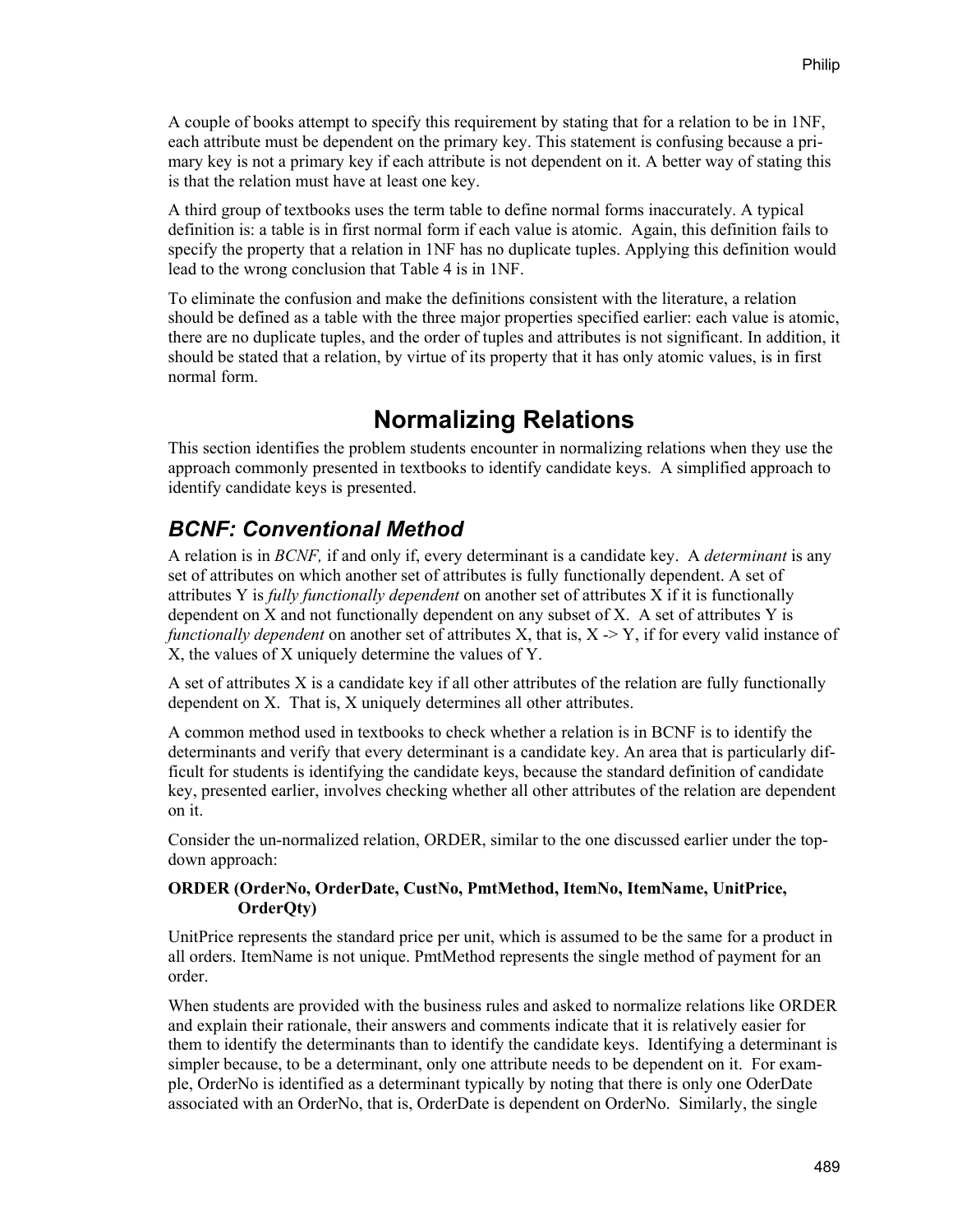dependency (OrderNo + ItemNo) -> OrderQty establishes that (OrderNo + ItemNo) is a determinant.

Student comments, however, show that they are more confused about identifying the candidate key(s), and they make more mistakes because it involves checking whether each attribute of the relation is functionally dependent on a determinant. Thus, to identify (OrderNo + ItemNo) as a candidate key, students need to establish seven dependencies involving seven attributes, such as (OrderNo + ItemNo) -> PmtMethod and (OrderNo + ItemNo) -> UnitPrice. The larger the number of dependencies to check, the more time-consuming and complex the process becomes, increasing the chance for errors.

A simpler method to identify candidate keys is presented. This method is then used to simplify the process of checking whether a relation is in BCNF.

### *A Simpler Method to Identify Candidate Keys*

The proposed approach is based on the assertion that, after the determinants are identified, checking whether a determinant is a candidate key doesn't have to involve all the attributes of a relation. The transitivity property of functional dependency (Armstrong, 1974) states that:

If  $A \rightarrow B$ , and  $B \rightarrow C$ , then  $A \rightarrow C$ 

Thus if a determinant uniquely determines all other determinants, then the determinant uniquely determines all other attributes of a relation. That is, *a determinant is a candidate key if it uniquely determines all other determinants*.

An equivalent definition is: *a determinant is a candidate key if all other determinants are functionally dependent on it*. Using this property to identify candidate keys eliminates the need to check the dependency between a determinant and all other attributes of the relation. It is necessary to check only the dependency between a determinant and all other determinants, thus reducing the number of attributes to work with.

Using the proposed definition to verify that (OrderNo + ItemNo) is a candidate key, it is necessary to check only whether the other two determinants, OrderNo and ItemNo, are functionally dependent on (OrderNo + ItemNo). That is, verify that

(OrderNo + ItemNo) -> OrderNo, and

(OrderNo + ItemNo) -> ItemNo.

Both are trivial dependencies since the attribute on the right side is a subset of the attributes on the left side, leading to the conclusion that {OrderNo, ItemNo} is a candidate key. Thus the proposed definition eliminates the need to check whether all other attributes are dependent on (OrderNo + ItemNo).

Similarly, for OrderNo to be a candidate key, ItemNo and (OrderNo + ItemNo) must be dependent on OrderNo. That is, we need to check whether

OrderNo -> (?) ItemNo, and

OrderNo -> (?) (OrderNo + ItemNo).

Because the first dependency does not hold in this relation, OrderNo is not a candidate key, though it is a determinant.

It should be noted that even when using the conventional definition of a candidate key, one could show that a determinant like OrderNo is not a candidate key, by examining the single dependency OrderNo -> ItemNo that doesn't hold. But, the advantage of using the proposed definition that uses only determinants is that it helps students to focus their attention on determinants, so that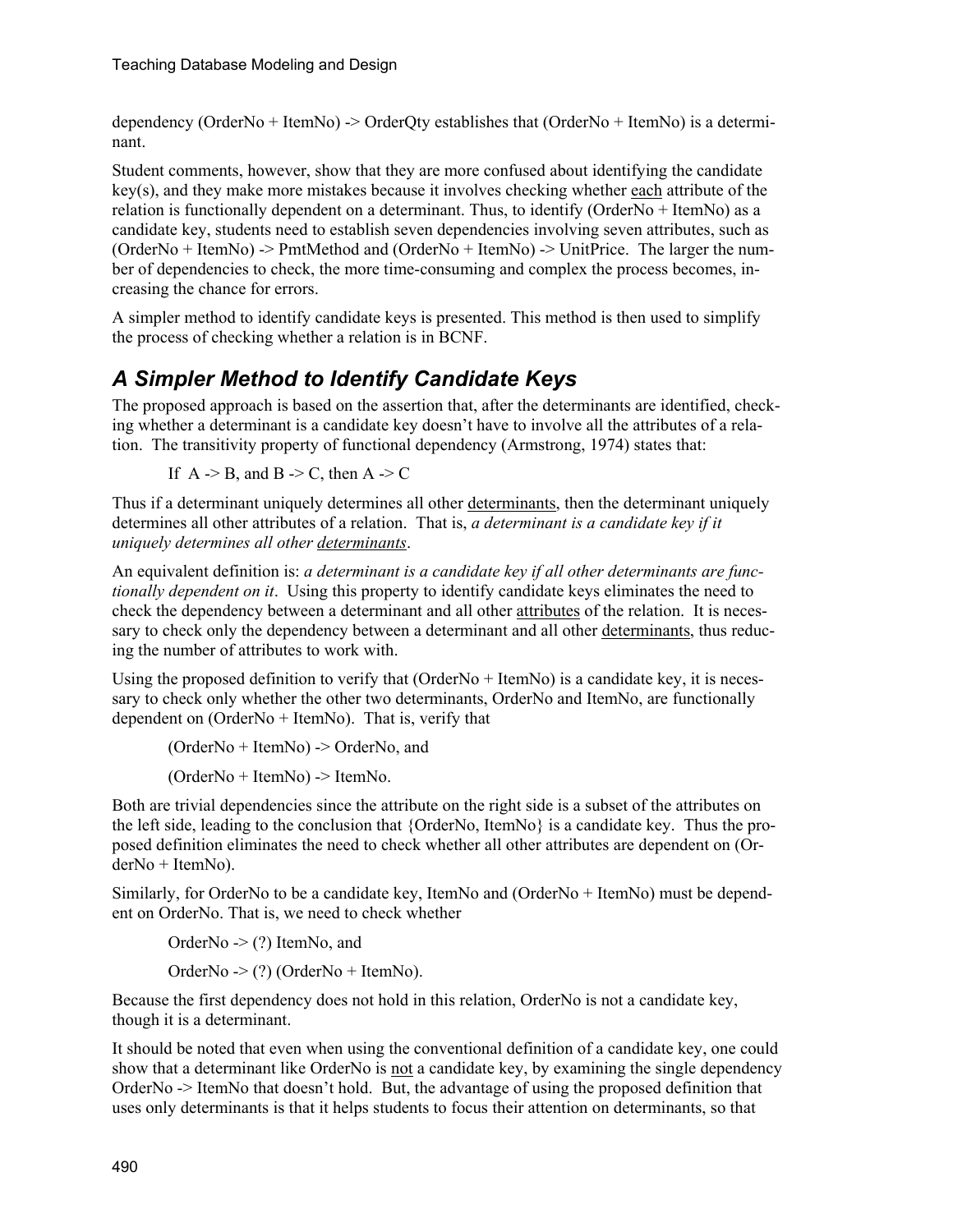they don't have to decide which one of the entire set of attributes should be checked for lack of dependency. For example, using the conventional definition of candidate keys, students might examine any one of the dependencies (OrderNo -> UnitPrice), (OrderNo -> PmtMethod), (OrderNo -> OrderQty), etc., in any order. Because determinants are typically identifiers of entities (or relationships between entities), it would be easier to examine the dependency between two determinants than the dependency between a determinant that is the identifier of one entity and an attribute of another entity. For example, it would be easer to check the direct dependency OrderNo -> ItemNo than the indirect dependency OrderNo -> UnitPrice, which is based on two relationships OrderNo to ItemNo, and ItemNo to UnitPrice.

#### *Alternate Definition of BCNF*

The definition of candidate key presented earlier states that a determinant is a candidate key if all other determinants are functionally dependent on it. Applying this definition to BCNF yields an alternate definition of BCNF:

A relation is in BCNF if every determinant determines every other determinant; that is, if every determinant is functionally dependent on every other determinant.

In the special case when a relation has only one determinant, then the determinant is a candidate key, because every relation, by definition, has at least one candidate key. Hence, a relation with only one determinant is in BCNF.

In summary, *a relation is in BCNF if* 

- *1) it has only one determinant, or*
- *2) it has multiple determinants, and every determinant is functionally dependent on every other determinant*.

Thus, to test whether ORDER is in BCNF, it is necessary to consider only the dependency between the three determinants:

1) OrderNo, 2) ItemNo, and 3) {OrderNo, ItemNo}.

Though, as discussed earlier, OrderNo and ItemNo are dependent on (OrderNo + ItemNo), there is no functional dependency between OrderNo and ItemNo, leading to the conclusion that ORDER is not in BCNF.

#### **Multiple Candidate Keys**

An additional example is presented to illustrate the application of the proposed approach when there are multiple candidate keys. Consider a normalized relation, CLASS, which stores information on each class offered in a semester in a university:

#### **CLASS (ClassId, Course#, Sec#, Bldg, Room#, Day, Time, FacultyId, #OfStudents).**

ClassId is a unique identifier of each class offered. It is assumed that, for a given class, there is only a single value for each of the attributes Course#, Sec#, Bldg, Room, Day, Time, FacultyId, and #OfStudents.

ClassId could be identified as a determinant based on a single dependency like ClassId->Course#. Similarly, (Course#  $+$  Sec#) could be identified as a key based on a dependency like (Course#+Sec#) -> ClassId. The test for BCNF could be done using either its standard definition or the proposed definition. Applying the standard definition requires checking whether ClassId and (Course#  $+$  Sec#) each determine all other attributes. To use the alternate definition, it is necessary to verify only that ClassId  $\geq \{Course\# + Sect\}$ , and that  $\{Course\# + Sect\} \geq ClassId$ .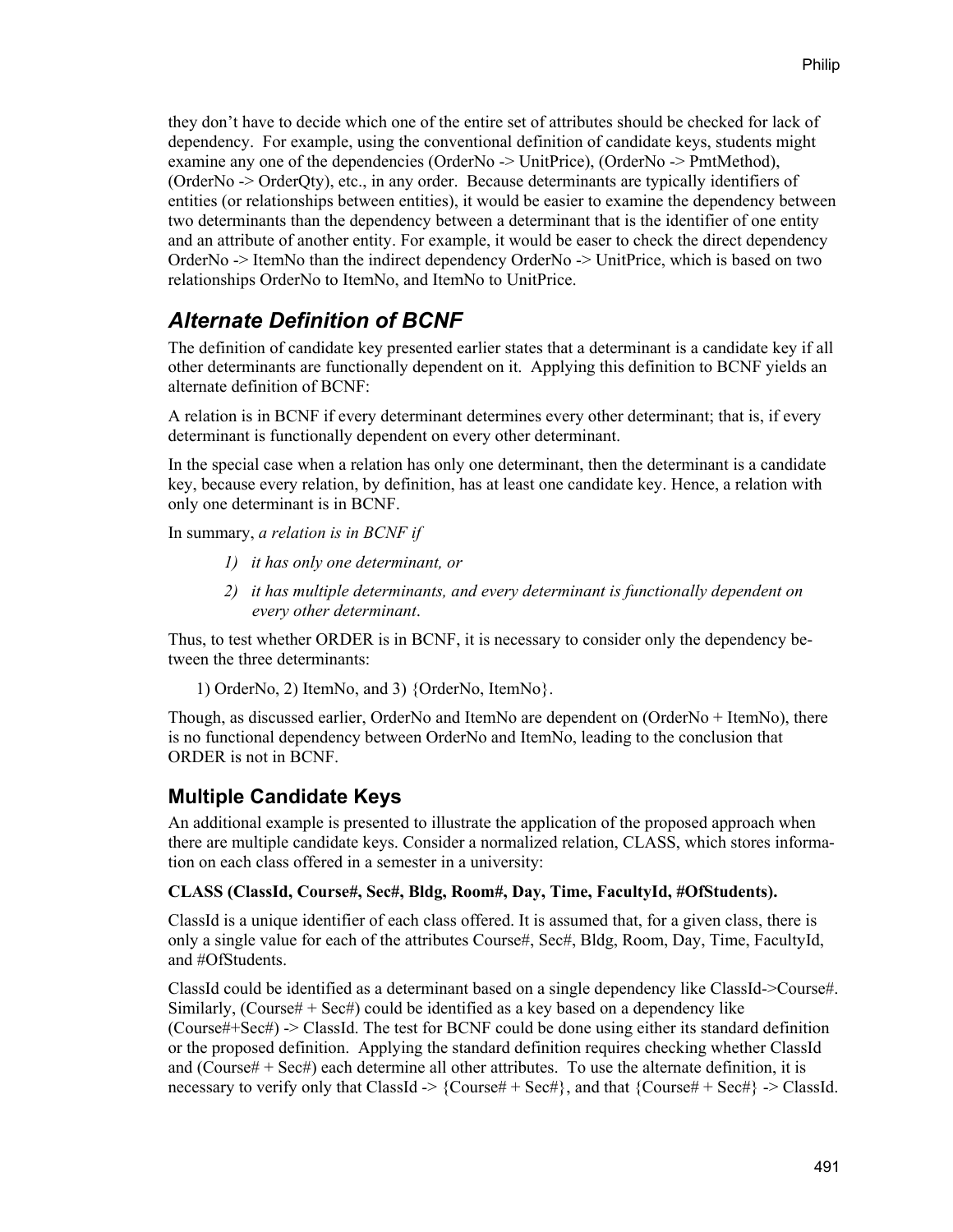Because both dependencies hold, CLASS is in BCNF. Again, the simplified approach does not require verifying that all attributes are dependent on each determinant.

# **Insertion and Deletion Anomalies**

Discussions on normalization in textbooks and other literature often give students the impression that data redundancy in un-normalized relations leads to all three types of anomalies: insertion, deletion, and update. A typical statement is: "Data redundancy and consequent modification (insertion, deletion, and update) anomalies can be traced to "undesirable" functional dependencies in a relational schema" (Umanath & Scamell, 2007, p. 345). The three anomalies are commonly defined as:

- 1. Insertion anomaly: Information on an instance of one entity cannot be inserted without inserting a tuple representing an instance of a related entity. This is the most common description of insertion anomaly.
- 2. Deletion anomaly: information on one entity cannot be deleted under certain situations without losing information on another entity.
- 3. Update anomaly: a change in the value of an attribute may have to be made in multiple tuples.

Although data redundancy in relations always results in update anomalies, some un-normalized relations that have data redundancy do not suffer from insertion anomaly, or from deletion anomaly.

| Consider the relation AUTHOR, shown in Table 5, which keeps information on authors and |  |  |
|----------------------------------------------------------------------------------------|--|--|
| books for a publishing company:                                                        |  |  |

| <b>Table 5: AUTHOR</b> |          |            |               |                       |         |  |
|------------------------|----------|------------|---------------|-----------------------|---------|--|
| Contract#              | AuthorID | AuthorName | <b>BookId</b> | BookTitle             | Royalty |  |
| 10001                  | 1010     | A. Adams   | 10010         | <b>Intro Database</b> | $4\%$   |  |
| 10002                  | 1020     | B. Brown   | 10010         | Intro Database        | 5%      |  |
| 10003                  | 1020     | B. Brown   | 10020         | Intro Java            | 8%      |  |

The relationship between authors and books is assumed to be many-to-many. The royalty may vary with the author and the book. The combination of AuthorId and BookId is a candidate key. A contract# is assigned for each author and book combination to serve as a surrogate key.

AUTHOR is clearly not in BCNF. Both AuthorName and BookTitle are stored redundantly. This results in update anomaly, as expected, making it necessary to make any changes in AuthorName and BookTitle in multiple tuples. However, the relation AUTHOR does not suffer from insertion anomaly as defined in  $1(a)$ , or from deletion anomaly, if Contract# is selected as the primary key. Information on an author can be inserted without inserting information on any book written by the author, by assigning a contract#, so that the book information can be added later. The same is true about inserting author information without inserting book information. Similarly, the information on the single author of a book can be deleted without deleting the information on the book, since Contract# is the primary key.

Consider a second example involving a relation CLASS, shown in Table 6, which contains information on courses and sections, with a one-to-many relationship between them.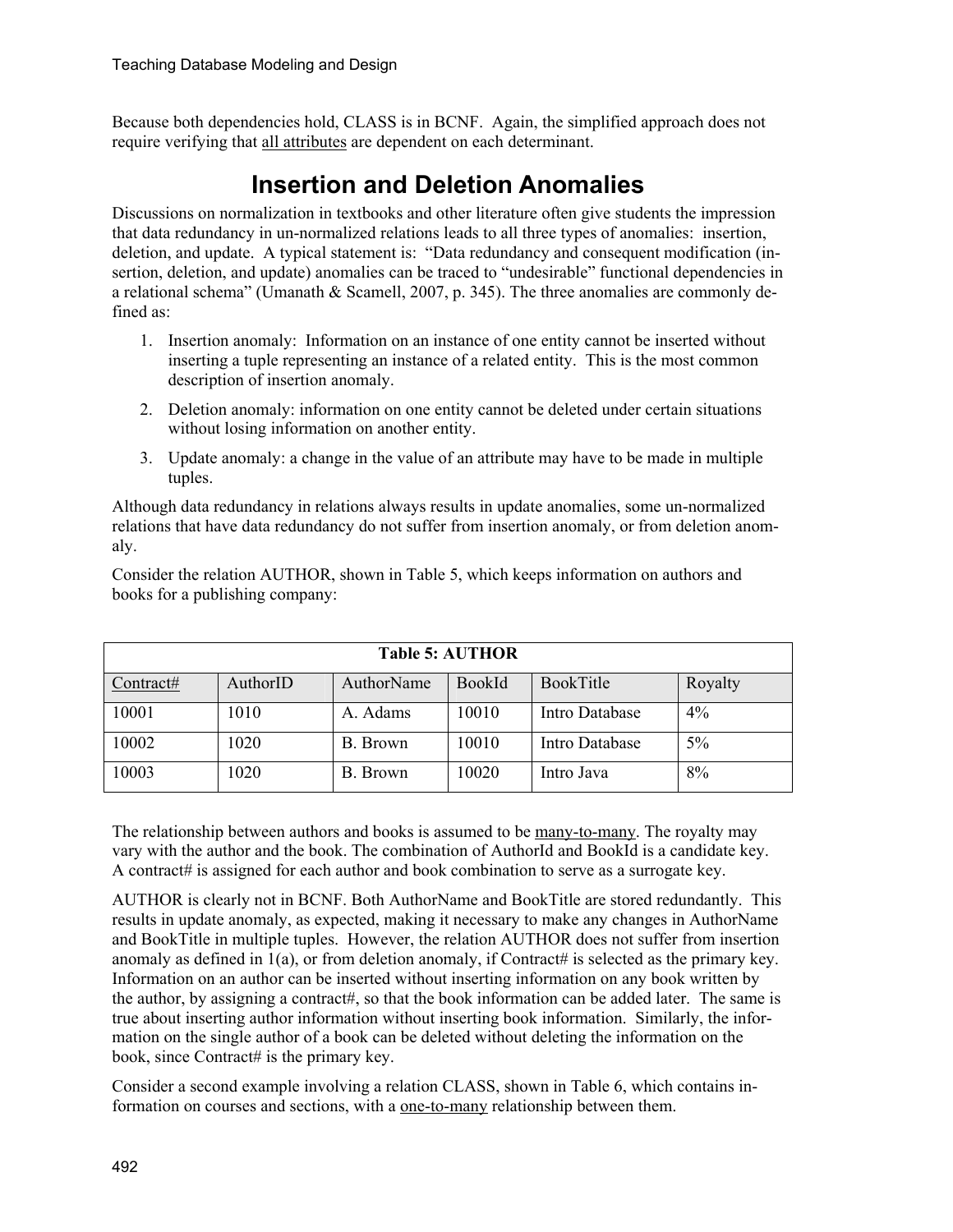| Table 6: CLASS |               |                    |          |               |           |  |  |
|----------------|---------------|--------------------|----------|---------------|-----------|--|--|
| <b>ClassId</b> | Course#       | <b>Course Name</b> | Section# | Room#         | FacultyId |  |  |
| 1001           | Bus211        | Intro MIS          | 01       | Clow 241      | 403355    |  |  |
| 1002           | Bus211        | Intro MIS          | 02       | $C$ low 105   | 403355    |  |  |
| 1003           | <b>Bus315</b> | Database           | 01       | <b>HS</b> 107 | 403355    |  |  |

The un-normalized relation suffers from data redundancy. However it does not suffer from insertion or deletion anomalies. Deleting the single section of the course Bus315, for example, doesn't require deleting the Course# and Course Name for Bus315 since the surrogate key, ClassId, is the primary key. Similarly, a course without sections can be inserted without any problem.

Insertion and deletion anomalies also may be encountered in relations that do not suffer from data redundancy or update anomalies (Philip, 2002). Consider a schema that shows the current assignment of faculty members to office rooms:

**FACULTY OFFICE** (Fac id, Fac name, Fac dept, Office Id, Bldg, Room#, SqFt).

A faculty member is assumed to have zero or one office, and an office is assigned to zero or one faculty member, resulting in a (zero-or-one)-to-(zero-or-one) relationship. Fac\_name and Fac dept are single valued attributes of faculty. Bldg, Room#, and SqFt are single valued attributes of office. As shown by Philip (2002), such a table meets the requirements of a relation.

FACULTY OFFICE does not suffer from duplication of data or resulting update anomalies, because the relationship between office and faculty is 1:1. However, if Fac\_id, for example, is selected as the primary key, then information on offices that are not assigned to any faculty cannot be inserted into the relation, resulting in insertion anomaly. Similarly, if a faculty member leaves, his/her information cannot be deleted without losing the information on his/her office, if any, resulting in deletion anomaly. The same anomalies exist if Office Id, or the combination of (Fac  $id$  + Office  $id$ ), is selected as the primary key.

Student confusion can be minimized by making it clear that though data redundancy generally results in insertion and deletion anomalies, that is not always the case. When a surrogate key is used in place of a composite key, data redundancy may not result in insertion and deletion anomalies, as in the examples shown above. Similarly, insertion and deletion anomalies may be encountered in relations that do not suffer from update anomalies, when a relation represents two entities with a 1:1 relationship.

## **Weak Entities**

The term weak entity often is used to refer to a certain type of entity to facilitate prescribing rules to map them to relations. The definition of weak entity as presented in many textbooks, however, could be an area of confusion for students and faculty. Two common definitions of weak entity found in textbooks are:

**Definition 1**: *A weak entity is an entity that doesn't have a complete identifier of its own*. The identifier of the weak entity is formed by combining the identifier of another entity with attribute(s) of the weak entity. An entity that doesn't have a complete identifier of its own is also called an ID-dependent entity.

**Definition 2**: *A weak entity is an entity whose existence depends on some other entity*. This definition is commonly based on the logical dependence of an entity on another entity. For example, Hoffer et al. (2007, p. 98) state: "the weak entity has no business meaning in an E-R diagram."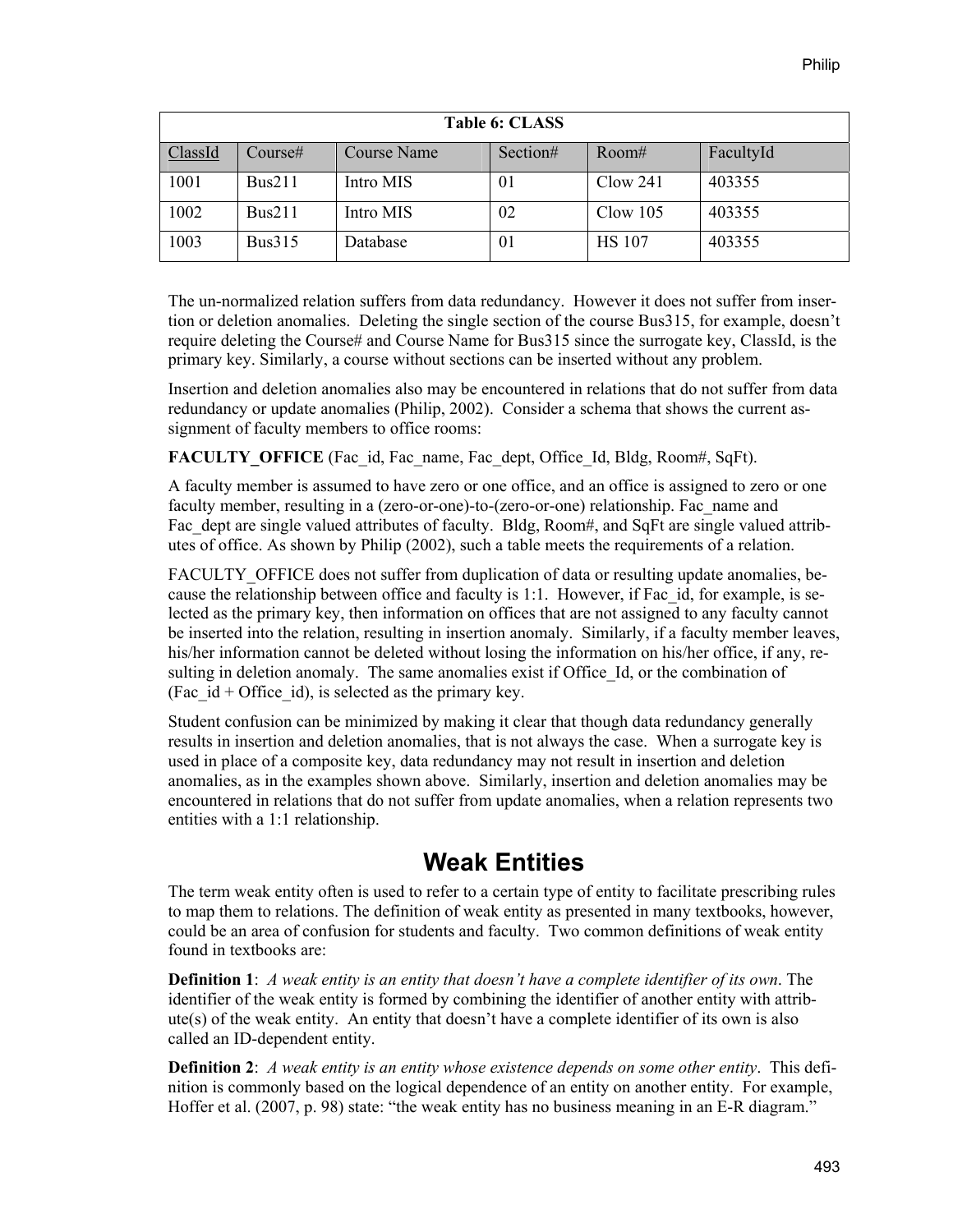Pratt and Adamski (2008, p. 216) state: "…because an order cannot exist without a customer, the relationship between customers and orders is existence dependency." It should be noted that an order typically has its own identifier (an order number); but this statement considers order to be a weak entity because it is logically dependent on a customer. Statements by Kifer et al. (2006, p. 84) support this view: "Sometimes designers choose to strip weak entity types of their key attributes and have the entities identified through their relationship with the master entity…. For example, the DEPENDENT entity might have the Name attribute, but not the SSN attribute." These statements indicate that the definition of weak entity based on logical dependence allows its own complete identifier (SSN) for a weak entity (DEPENDENT), thus contradicting Definition 1.

To further illustrate that ID-dependence and logical dependence are not the same, consider two entities, APPLICANT and APPLICATION with a 1:Many relationship, as shown in Figure 1. Application# is a key for APPLICATION.





The first definition of weak entity would not classify APPLICATION as a weak entity because APPLICATION has its own identifier, Application#. On the other hand, the second definition, which generally is based on the logical dependence of an entity on another entity, would classify APPLICATION as a weak entity, because an application cannot logically exist without an applicant.

All logically dependent entities are not ID-dependent, as shown in the above example where APPLICATION is logically dependent on APPLICANT, yet it is not ID-dependent. But, all IDdependent entities are logically dependent on another entity because an ID-dependent entity depends on another entity to have an identifier. For example, an alternate version of APPLICATION that doesn't have the identifier Application# wouldn't have a complete identifier of its own, and therefore it would be classified as an ID-dependent entity. In this case, the identifier of APPLICATION would include the identifier of APPLICANT, and therefore, APPLICATON would be logically dependent on APPLICANT.

A significant majority of the textbooks use definition 1 (ID-dependency) for weak entity. However, most others continue to use definition 2 (logical dependency), which is an earlier definition of weak entity. It should be noted that a very small number of books use the term existence dependence, but describe the term essentially as ID-dependence. It is important to note that a major reason for defining weak entity is to help specify mapping rules that are unique to ID-dependent entities, like how to form the primary key by combining the key of the strong entity(ies) with attribute(s) of the weak entity. These special rules do not apply to entities like "Order" that are only logically dependent and not ID-dependent on another entity like "Customer." Therefore, a weak entity should be defined as an ID-dependent entity, as done in a majority of the books, to bring more consistency. If the term weak entity is used to represent logically dependent entities, then it should be made clear that the mapping rules unique to ID-dependent entities do not apply to all logically dependent entities.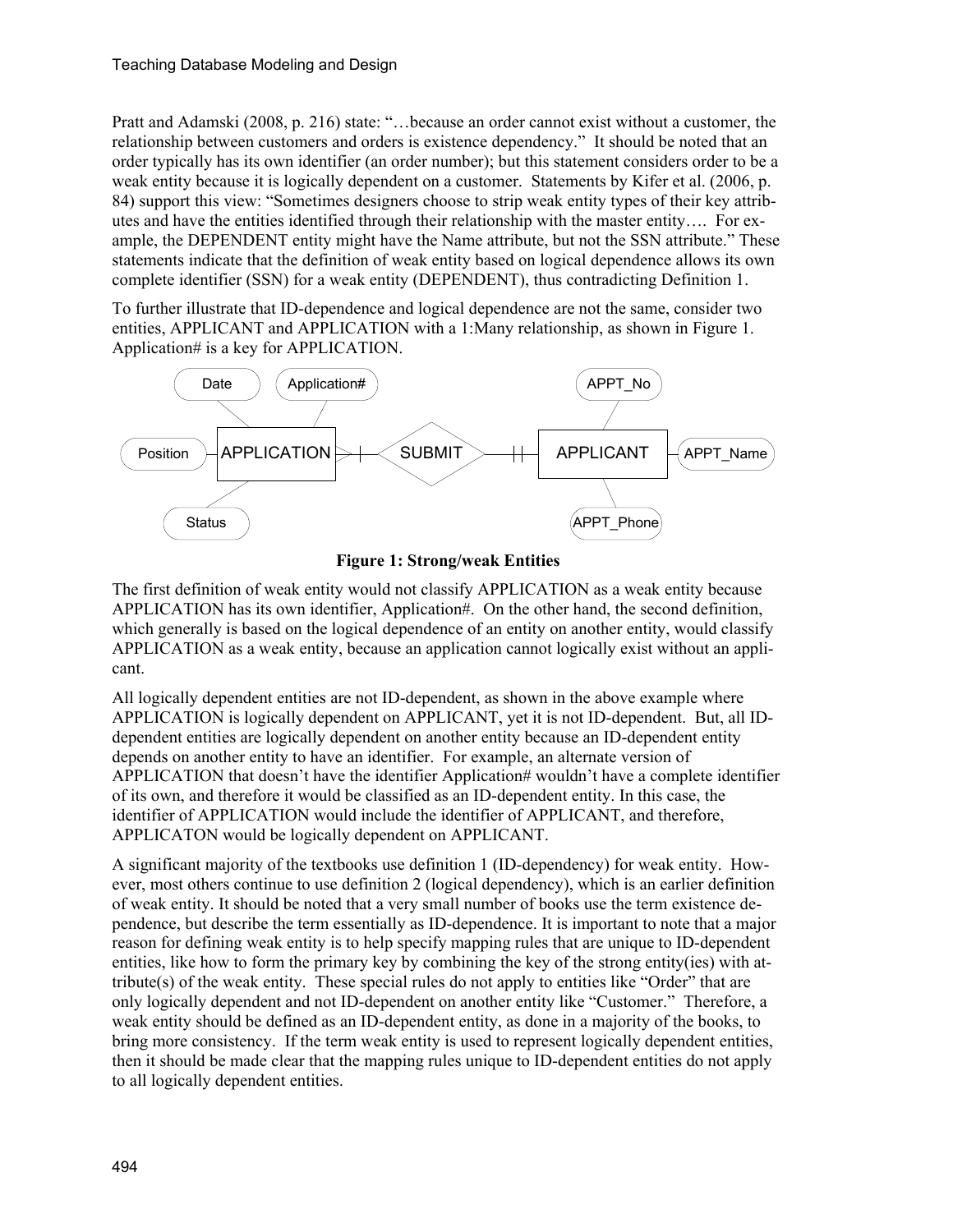## **Review of Textbooks**

Table 7 presents a summary of the treatment of four areas in each textbook that was considered in this study: representation of multivalued attributes, definition of relation, definition of 1NF, and description of weak entity. Some areas discussed earlier in this paper are not included in Table 7. The alternate definitions of candidate key and BCNF provided in this paper are not presented in any of the books. So, separate data on individual books on this topic is not included in Table 7. Similarly, none of the books discuss relations in which data redundancy may not lead to insertion and deletion anomalies, or relations that suffer from insertion and deletion anomalies without any data redundancy. These areas also are not included in Table 7.

| <b>Table 7: Summary of Textbook Reviews</b> |                                                                                                                                                              |                                         |                                                     |                                           |  |  |  |
|---------------------------------------------|--------------------------------------------------------------------------------------------------------------------------------------------------------------|-----------------------------------------|-----------------------------------------------------|-------------------------------------------|--|--|--|
| <b>Textbook</b><br>(Authors)                | <b>Multivalued</b><br><b>Attributes</b><br><b>Represented by:</b>                                                                                            | <b>Definition of</b><br><b>Relation</b> | <b>Definition of</b><br><b>First Normal</b><br>Form | <b>Weak Entity</b><br><b>Described as</b> |  |  |  |
| Connolly &<br><b>Breggs</b>                 | Schema+data                                                                                                                                                  | Accurate                                | Confusing                                           | Existence/ID<br>dependence*               |  |  |  |
| Date                                        | None                                                                                                                                                         | Accurate                                | Accurate                                            | Existence/ID<br>dependence                |  |  |  |
| Elmasri &<br>Navathe                        | Schema alone                                                                                                                                                 | Accurate                                | Accurate                                            | <b>ID</b> dependence                      |  |  |  |
| Frost &<br>Van Slyke                        | Schema+data                                                                                                                                                  | Not Provided                            | Incomplete                                          | <b>ID</b> dependence                      |  |  |  |
| Gillenson                                   | Schema+data                                                                                                                                                  | Accurate                                | Incomplete                                          | Not defined                               |  |  |  |
| Hoffer et al                                | Schema+data                                                                                                                                                  | Accurate                                | Confusing                                           | Logical<br>dependence                     |  |  |  |
| Kifer et al.                                | None                                                                                                                                                         | Accurate                                | Accurate                                            | Logical<br>dependence                     |  |  |  |
| Kroenke                                     | None                                                                                                                                                         | Accurate                                | Accurate                                            | Logical<br>dependence                     |  |  |  |
| Mannino                                     | Schema+data                                                                                                                                                  | Not Provided                            | Accurate                                            | <b>ID</b> dependence                      |  |  |  |
| Post                                        | Schema+data                                                                                                                                                  | Incomplete                              | Incomplete                                          | Not defined                               |  |  |  |
| Pratt &<br>Adamski                          | Schema alone                                                                                                                                                 | Accurate                                | Confusing                                           | Existence<br>Dependence**                 |  |  |  |
| Riccardi                                    | None                                                                                                                                                         | Incomplete                              | Confusing                                           | <b>ID</b> dependence                      |  |  |  |
| Rob &<br>Coronel                            | Schema+data                                                                                                                                                  | Incomplete                              | Accurate                                            | <b>ID</b> dependence                      |  |  |  |
| Rob &<br>Semaan                             | Schema+data                                                                                                                                                  | Not Provided                            | Confusing                                           | ID dependence                             |  |  |  |
| Ullman &<br>Widom                           | None                                                                                                                                                         | Accurate                                | Confusing                                           | ID dependence                             |  |  |  |
| Umanath &<br>Scamell                        | Schema+data                                                                                                                                                  | Accurate                                | Confusing                                           | ID dependence                             |  |  |  |
| Watson                                      | None                                                                                                                                                         | Incomplete                              | Incomplete                                          | ID dependence                             |  |  |  |
|                                             | * The term existence dependency is used in the book to represent ID-dependence.<br>** Not clear whether existence dependence means logical or ID dependence. |                                         |                                                     |                                           |  |  |  |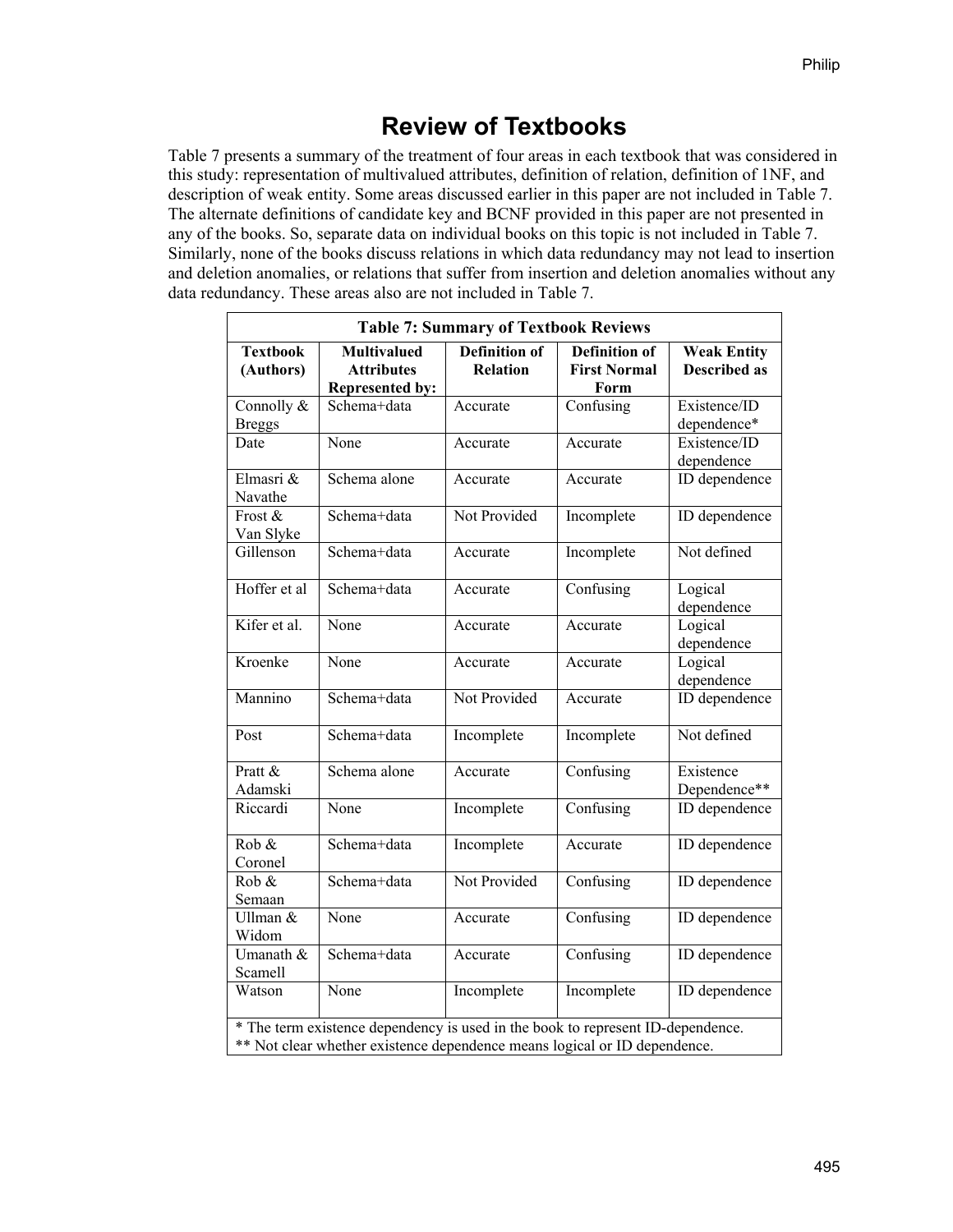#### **Summary**

This paper showed that several database design concepts and techniques are commonly presented inaccurately or ambiguously in textbooks and are problematic for students. These areas include representation of repeating values, definitions of table, relation, and first normal form, identifying candidate keys, the relationship between data redundancy and insertion/deletion anomalies, and the definition of weak entities. The paper described the source of the problems and discussed simple solutions to make concepts more clear and techniques more efficient.

#### **References**

Armstrong, W. (1974). Dependency structure of data base relationships. *Proceedings of the IFIP Congress*.

- Bernstein, P. A. (1976). Synthesizing third normal form relations from functional dependencies. *ACM Transactions on Database Systems, 1*(4), 277-298.
- Biskup, J., Dayal, U., & Bernstein, P. A. (1979). Synthesizing independent database schemas. *ACM SIG-MOD International Conference on Management of Data*, 143-152.
- Connolly, T., & Begg, C. (2005). *Database systems: A practical guide to design, implementation, and management*. Reading, MA: Addison Wesley.

Date, C. J. (2004). *An introduction to database systems*. Reading, MA: Addison-Wesley.

- Elmasri, R., & Navathe, S. (2007). *Fundamentals of database systems.* Reading, MA: Addison-Wesley.
- Frost, R., & Van Slyke C. (2006). *Database design and development: A visual approach*. Upper Saddle River, NJ: Prentice Hall.
- Gillenson, M. L. (2005). *Fundamentals of database management systems*. Danvers, MA: Wiley.
- Hoffer, J. A., Prescott, M. B., & McFadden, F. R. (2007). *Modern database management*. Reading, MA: Addison-Wesley.
- Kifer, M., Bernstein, A., & Lewis, P. (2006). *Database systems: An application-oriented approach.* Reading, MA: Addison-Wesley.
- Kroenke, D.M. (2006). *Database processing: Fundamentals, design, and implementation*. Upper Saddle River, NJ: Prentice Hall.
- Mannino, M.V. (2007). *Database: Design, application development, and administration*. New York: McGraw-Hill.
- Philip, G. (2002). Normalizing relations with nulls in candidate keys. *The Journal of Database Management*, *13*(3), 35-45.
- Post, G. V. (2005). *Database management systems*. New York: McGraw-Hill.
- Pratt, P., & Adamski, J. (2008).*Concepts of database management*. Boston: Course Technology.
- Riccardi, G. (2003). *Database management with web site development applications*. Reading, MA: Addison Wesley.
- Rob, P., & Coronel, C. (2006). *Database systems: Design, implementation, & management*. Boston: Course Technology.
- Rob, P., & Semaan, E. (2004). *Database: Design, development & deployment*. New York: McGraw-Hill.
- Ullman, J., & Widom, J. (2008). *A first course in database systems*. Upper Saddle River, NJ: Prentice Hall.
- Umanath, N. & Scamell, R. (2007). *Data modeling and database design*, Boston: Course Technology.
- Watson, R. T. (2005). *Data management: Databases and organizations*. Danvers, MA: Wiley.